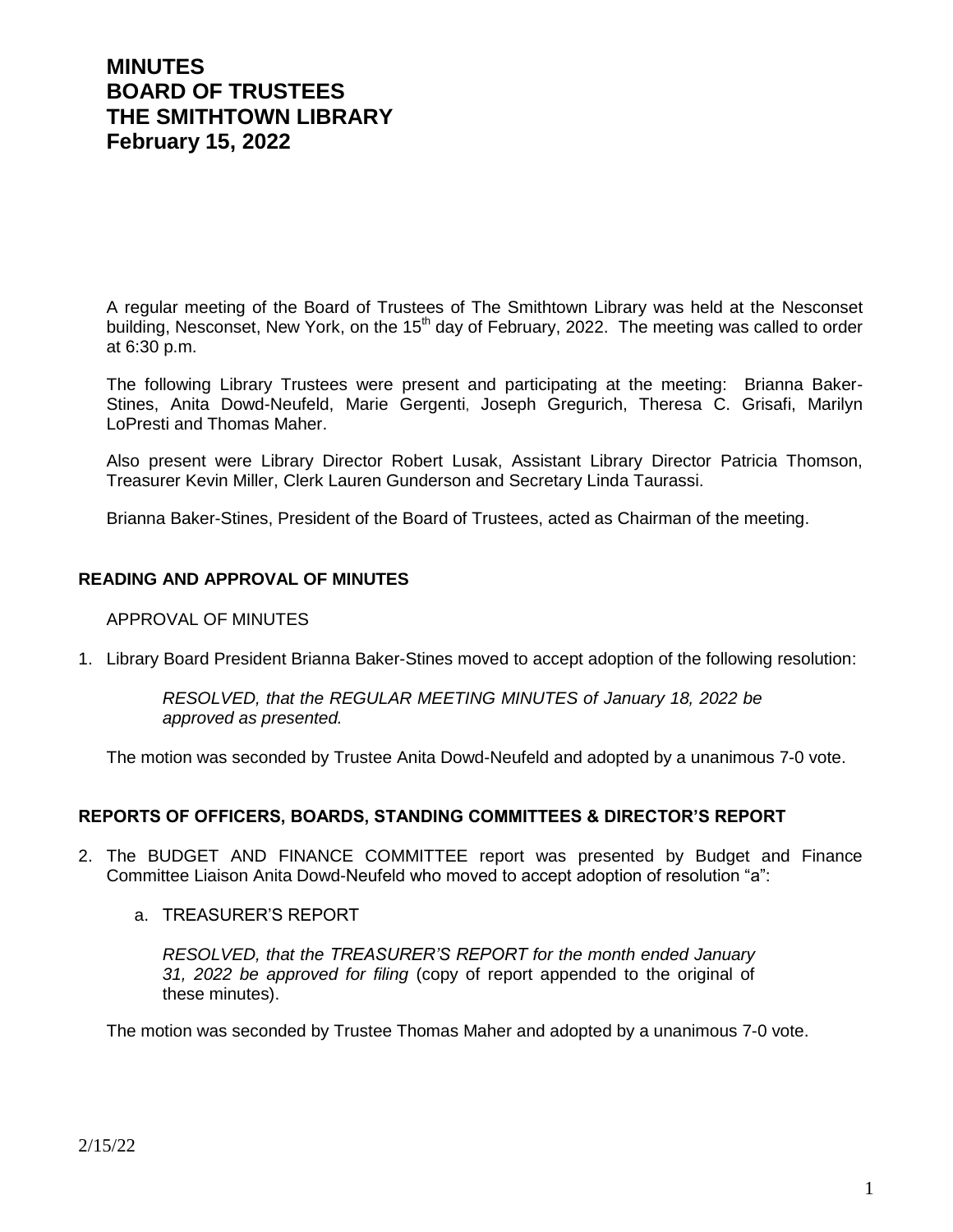Committee Liaison Anita Dowd-Neufeld moved to accept adoption of resolution "b":

b. WARRANTS

*RESOLVED, that the following WARRANTS be approved for payment* (copy of warrants appended to the original of these minutes):

| Warrant #22 - February      | ("L" fund) PREPAYS       | \$27,030.63  |
|-----------------------------|--------------------------|--------------|
| ii. Warrant #22 - February  | ("L" fund) WARRANT       | \$358,042.70 |
| iii. Warrant #22 - February | ("M" fund) WARRANT       | \$ 1.570.00  |
| iv. Warrant #22 - February  | $(PAYROLL #2 - 1/21/22)$ | \$274,033.05 |
| v. Warrant #22 - February   | (PAYROLL #3 – 2/4/22)    | \$276,054.05 |

The motion was seconded by Trustee Theresa Grisafi and adopted by a unanimous 7-0 vote.

Committee Liaison Anita Dowd-Neufeld moved to accept adoption of resolution "c":

c. *RESOLVED, that the Board of Trustees of The Smithtown Library does hereby approve to uncommit funds in the amount of \$406,000.00 previously committed for capital projects in the "L" fund, retroactive to 12/31/21.*

The motion was seconded by Trustee Marie Gergenti and adopted after discussion by a unanimous 7-0 vote.

Business Manager Jennifer Piano and Treasurer Kevin Miller explained the difference between the "L" fund and the "M" fund and why the two accounts needed to remain separate.

Committee Liaison Anita Dowd-Neufeld moved to accept adoption of resolution "d":

d. *RESOLVED, that the Board of Trustees of The Smithtown Library does hereby approve the transfer of \$406,000.00 from "L" fund into "M" fund, retroactive to 12/31/21.*

The motion was seconded by Trustee Thomas Maher and adopted by a unanimous 7-0 vote.

Committee Liaison Anita Dowd-Neufeld moved to accept adoption of resolution "e":

e. *RESOLVED, that the Board of Trustees of The Smithtown Library does hereby approve to commit \$340,000.00 for the Smithtown Parking Lot Improvement Project and \$66,000.00 for the LI Room - HVAC project within the "M" Fund, retroactive to 12/31/21.*

The motion was seconded by Trustee Theresa Grisafi and adopted by a unanimous 7-0 vote.

3. The PERSONNEL COMMITTEE report was presented by Personnel Committee Liaison Marilyn LoPresti who moved to accept adoption of resolution "a":

# a. PERSONNEL CHANGES

*RESOLVED, that the following PERSONNEL changes be approved as presented:*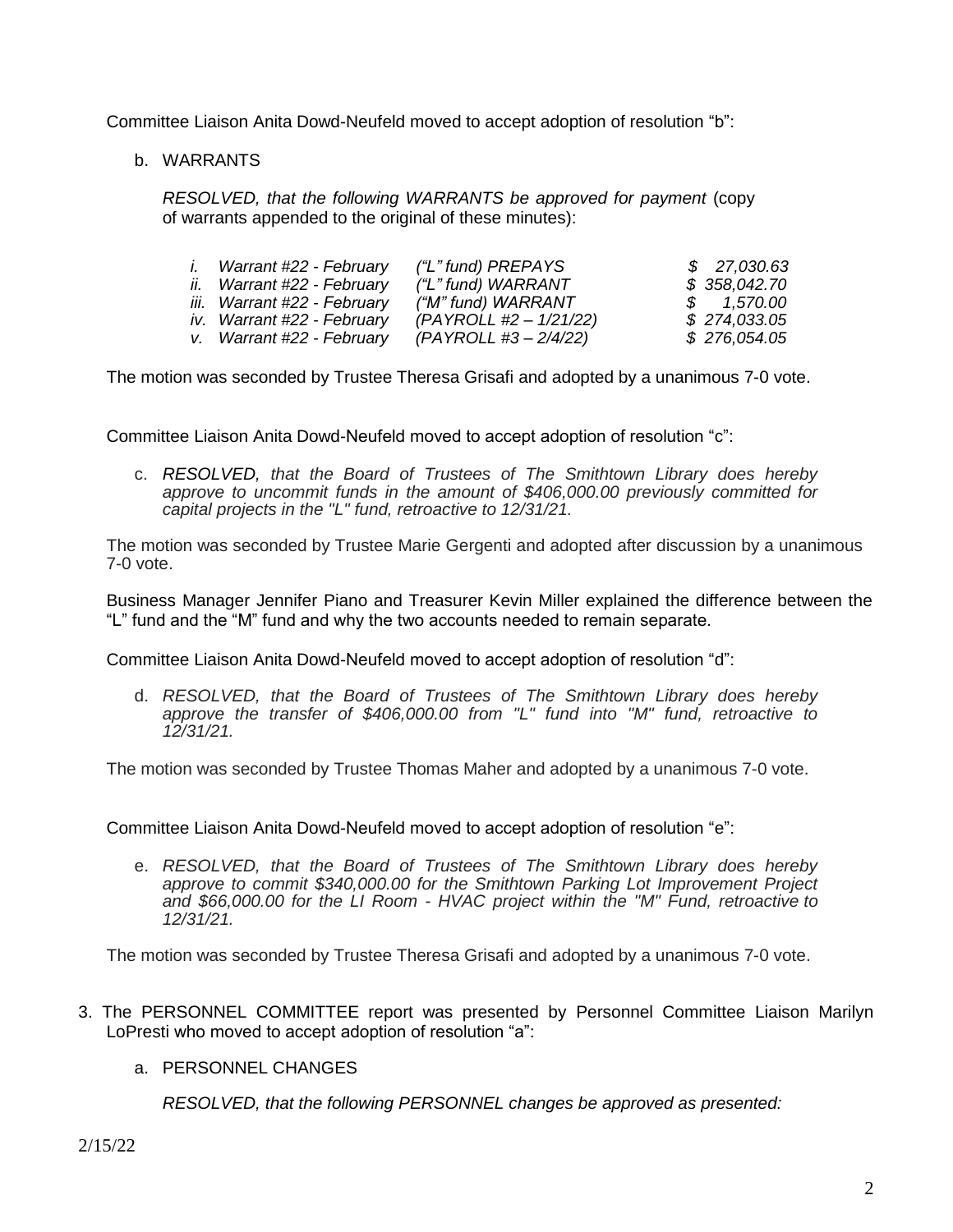#### *Transfer:*

*i. Transfer of Librarian II Lisa Kroitor, from the Copiague Memorial Public Library to The Smithtown Library, in the full-time position of Librarian II, Community Relations Department, Nesconset building, at an annual salary of \$71,363.00, subject to a twelve-week probationary period, effective* March 12, 2022, *contingent on approval from the Suffolk County Department of Civil Service (to fill the vacancy created by the reassignment of Christine Alexander to the Reference/Children's Department at the Nesconset Building).*

#### *Full-time Appointments:*

- *ii. Release of Dawn Bauer from a provisional Library Assistant position and appointment into a permanent full-time Library Assistant position, Children's Department, Smithtown building, at an annual rate of pay of \$51,602.00, subject to a 26-week probationary period, effective February 16, 2022 (to fill employee's provisional appointment).*
- *iii. Permanent full-time appointment of Lauren Lewonka to the position of Library Assistant, Reference Department, Smithtown building, at an annual rate of pay of \$51,602.00, subject to a 26-week probationary period, effective March 21, 2022 (to fill the vacancy created by the release of Jason Schuck from a fulltime provisional Library Assistant position into a part-time Library Assistant position, effective March 21, 2022).*

#### *Part-time appointments:*

- *iv. Part-time appointment of Cody Beck to the position of Groundskeeper I, all buildings, at an hourly rate of pay of \$17.69, effective March 7, 2022 (to fill the vacancy created by the resignation of Troy Davidson, effective 2/4/22).*
- *v. Part-time appointment of John Carbone to the position of Custodial Worker I*, Nesconset building (and all buildings as necessary), at an hourly rate of *pay of \$20.70, effective February 16, 2022 (to fill the vacancy created by the fulltime appointment and reassignment of Carlos Morales to the Kings Park building).*
- *vi. Part-time appointment of Andrew Havrilla to the position of Groundskeeper I, all buildings, at an hourly rate of pay of \$17.69, effective February 16, 2022 (to fill the vacancy created by the resignation of Michael D'Elia, effective 11/19/21).*
- *vii. Part-time appointment of Erica Howland to the position of Library Clerk, Circulation Department, Nesconset building, at an hourly rate of pay of \$18.82, not to exceed 17.5 hours per week, effective February 22, 2022 (to fill the vacancy created by the resignation of Carley Davidson, effective 7/27/21).*
- *viii. Part-time appointment of Isabella Ragona to the position of Library Clerk, Reference Department, Smithtown building, at an hourly rate of pay of \$18.82, not to exceed 17.5 hours per week, effective March 2, 2022 (to fill the vacancy created by the resignation of Matthew DiPietro, effective 1/4/22).*
- *ix. Part-time appointment of Jason Schuck to the position of Library Assistant, Community Relations Department, Nesconset building, at an hourly rate of pay of \$28.92, not to exceed 17.5 hours per week, effective March 21, 2022 (to fulfill Suffolk County Department of Civil Service requirements pertaining to provisional employees).*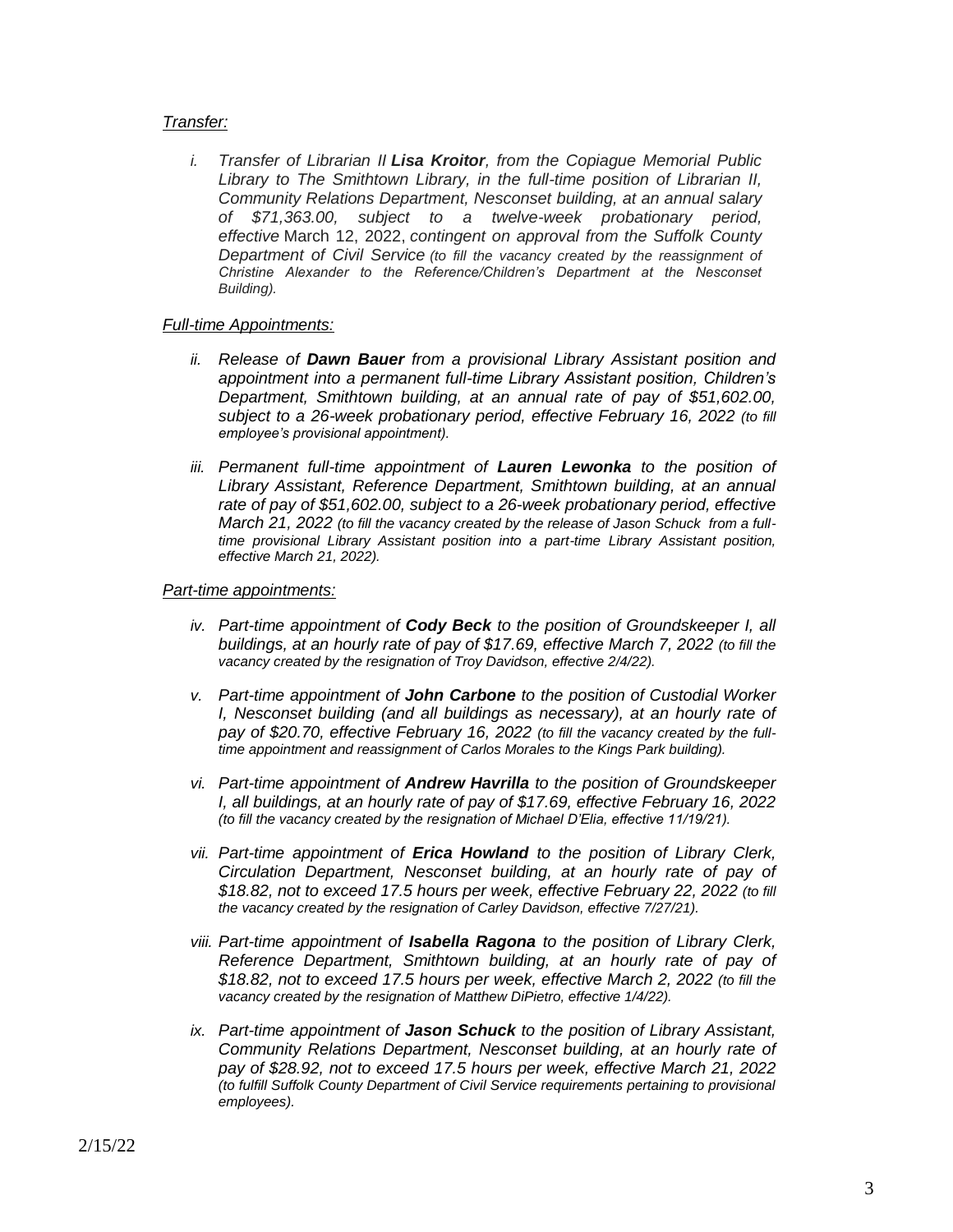- *x. Part-time appointment of Catherine Fabian to the position of Library Clerk, Circulation Department, Smithtown building, at an hourly rate of pay of \$18.82, not to exceed 17.5 hours per week, effective February 28, 2022 (to fill the vacancy created by the resignation of Chris Tusa, effective 1/8/22).*
- *xi. Part-time appointment of Megan Walton to the position of Page, Reference Department, Smithtown building, at an hourly rate of pay of \$15.00, effective March 4, 2022 (to fill the vacancy created by the resignation of Noah Ingvaldsen, effective 6/19/17)*

*Resignation:*

*xii. Resignation of Troy Davidson, Groundskeeper I, effective February 4, 2022.*

*Leave Requests:*

- *xiii. Leave of absence without pay, nunc pro tunc, for Sara Catalanotto, Page, Children's Department, Smithtown building, effective January 7, 2022 through February 10, 2022.*
- *xiv. Leave of absence without pay, nunc pro tunc, for Helen Mustapich, Page, Children's Department, Smithtown building, effective January 19, 2022, through January 30, 2022.*

The motion was seconded by Trustee Marie Gergenti and adopted after discussion by a unanimous 7-0 vote.

Committee Liaison Marilyn LoPresti moved to accept adoption of resolution "b":

b. ATTENDANCE REQUESTS: WEBINAR / EXAMINATION / ONLINE COURSES

*RESOLVED, that the following live/virtual webinar/examination/online course attendance requests set forth hereinafter are hereby approved:*

- *i. That Librarian I Carolyn Brooks, Reference Department, Commack building, be authorized to attend a NYS Notary Licensing Exam Prep online webinar course sponsored by the New York State Notary Association, with reimbursement for actual and necessary expenses not to exceed \$77.00.*
- *ii. That Librarian I Alicia Collumbell, Reference Department, Kings Park building, be authorized to attend, nunc pro tunc, on paid release time, the Food Manager's Certificate final exam, sponsored by the Suffolk County Department of Health Services, located in Yaphank, NY, on February 7, 2022, with reimbursement for actual and necessary expenses not to exceed \$79.00.*
- *iii. That Children's Services Librarian I Wendy Johnson be authorized to attend, nunc pro tunc, the "Babies In The Library" online course, sponsored by the University of Wisconsin-Madison, from February 7, 2022 through March 20, 2022, with reimbursement for actual and necessary expenses not to exceed \$225.00.*

The motion was seconded by Trustee Anita Dowd-Neufeld and adopted by a unanimous 7-0 vote.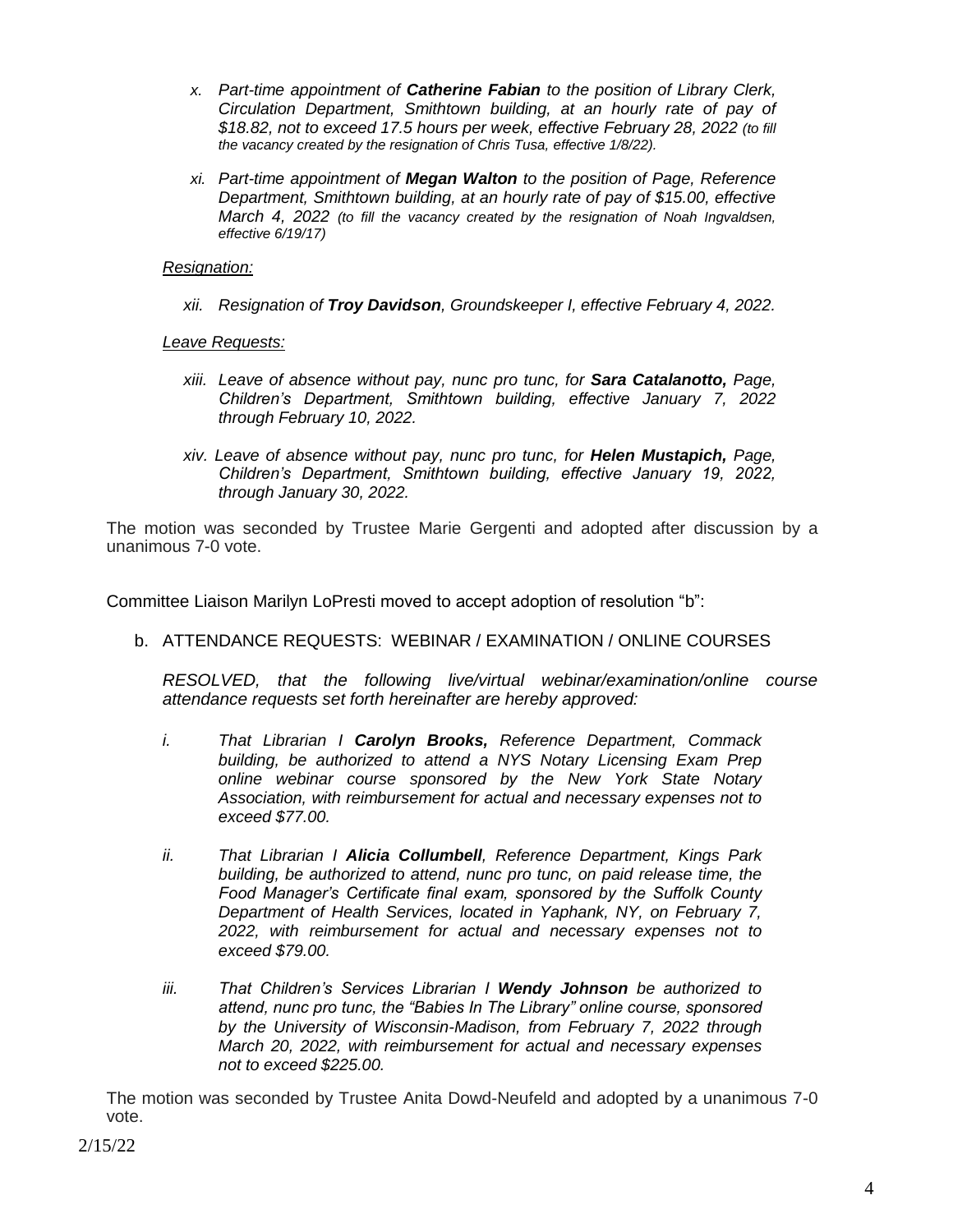- 4. The BUILDINGS AND GROUNDS COMMITTEE report was presented by Buildings and Grounds Committee Liaison Theresa Grisafi.
	- a. PRESENTATION LinkedIn Learning

Committee Liaison Theresa Grisafi invited Librarian III Andrew Salomon to make a presentation about LinkedIn Learning. Mr. Salomon explained that LinkedIn Learning, a subsidiary of LinkedIn (formerly known as Lynda) is an immense open online course provider that offers video courses taught by industry experts in software, creative, and business skills. The courses fall into three categories: 1) business, 2) creative, and 3) technology. Since The Smithtown Library will be partnering with other libraries in Suffolk County through the Suffolk Cooperative Library System, our costs will be greatly reduced. LinkedIn Learning is expected to begin in April, 2022.

Buildings and Grounds Committee Liaison Theresa Grisafi moved to accept adoption of resolution "b":

b. CONTRACT – Garland Fire Systems, Inc.

*RESOLVED, that the Board of Trustees of The Smithtown Library does hereby authorize the Library Director to enter into a contract agreement with Garland Fire Systems, Inc. for the period March 1, 2022 through February 28, 2023, for the second year of a three (3) year contract, for the purpose of providing standard fire inspection service for all four Library buildings, at a total annual cost not to exceed \$4,550.00 per year (Note: as needed, per-call fire detection equipment service at an additional hourly 'regular' rate of \$105.00 will apply).*

Assistant Library Director Patricia Thomson reported that the above contract covered both full and visual inspections of our fire detection equipment.

The motion was seconded by Trustee Joseph Gregurich and adopted after discussion by a unanimous 7-0 vote.

Buildings and Grounds Committee Liaison Theresa Grisafi moved to accept adoption of resolution "c":

c. CONTRACT – Garland Fire Systems, Inc.

*RESOLVED, That the Board of Trustees of The Smithtown Library does hereby authorize the Library Director to enter into a contract agreement with Garland Fire Systems, Inc. for the period March 1, 2022 through February 28, 2023 for the second year of a three (3) year contract, for the purpose of UL Listed 24hr Supervised Central Station Monitoring for all four Library buildings, as per the Town of Smithtown Fire Marshal and State Building Code requirements, at a total annual cost, for the transmission of fire signals to the local Fire Department, not to exceed \$3,120.00 per year.*

Assistant Library Director Patricia Thomson explained that the Library has been moving toward more modern technology and, since replacing Suffolk County Central Station Monitoring and costly Verizon POTS lines by using a new cellular-type service consisting of radio signals, the Library has been saving approximately \$1,675.00 annually.

The motion was seconded by Trustee Joseph Gregurich and adopted after discussion by a unanimous 7-0 vote.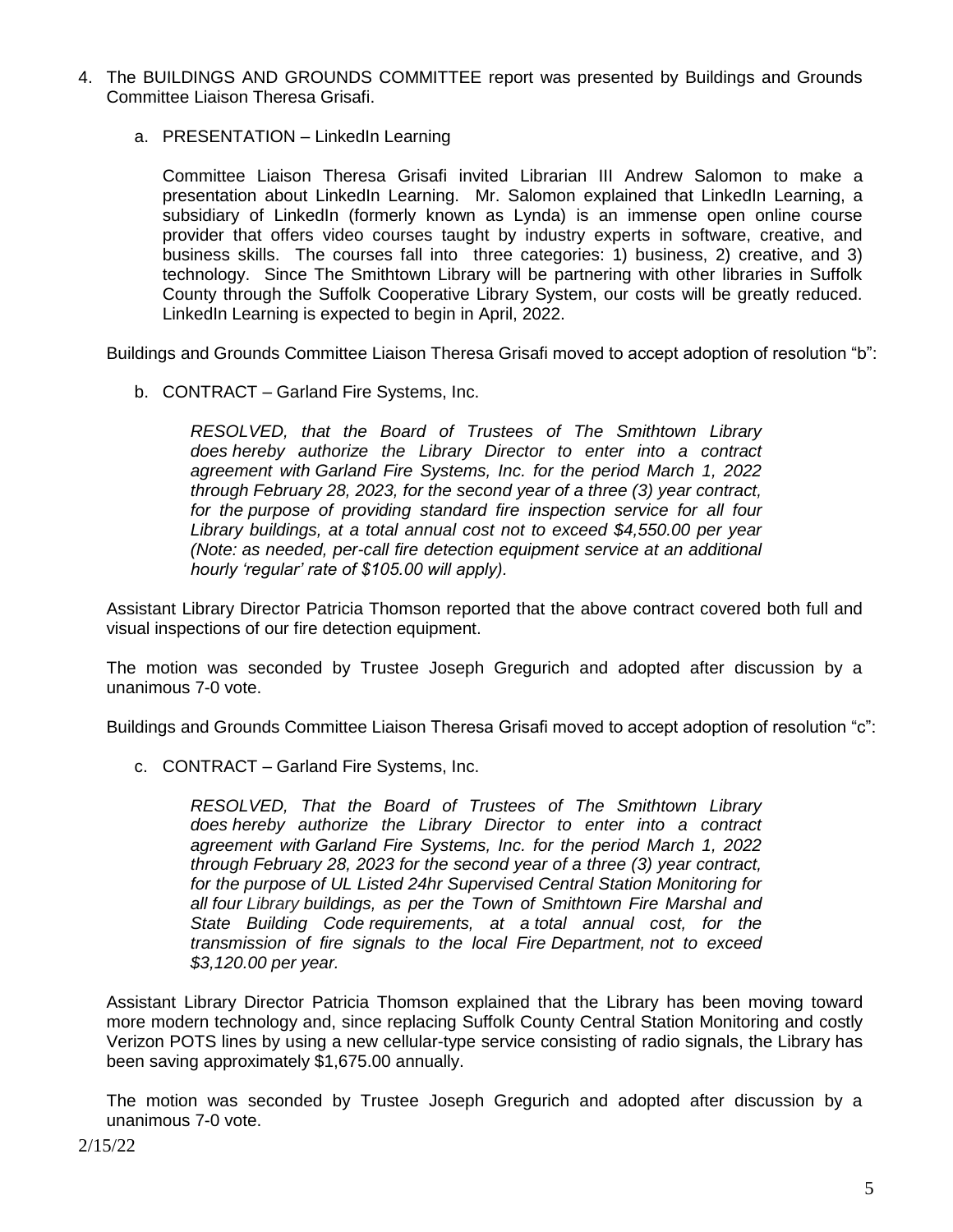- 5. Library Board President Brianna Baker-Stines noted that she had discussed with COMMUNICATIONS COMMITTEE Liaison Marie Gergenti the possibility of having members of the Library Board attend large community events to meet and greet patrons. A short discussion followed in which it was noted by Julie DeLaney, head of the Community Relations Department, that this matter was the role of staff members and would need to be explored. Library Director Robert Lusak suggested that he would make the Communications Committee liaison and the Library Board aware of upcoming worthy events that they might want to attend in order to introduce themselves to library patrons.
- 6. DIRECTOR'S REPORT Robert Lusak, Library Director

The Director's Report had been submitted previously to the Library Board (copy of report appended to the original of these minutes).

Library Director Robert Lusak added, as an addition to his report, that a tour of the Smithtown and Nesconset buildings was scheduled for Saturday, February  $26<sup>th</sup>$  and that a tour of both the Commack and Kings Park buildings was being planned for the future.

### **UNFINISHED BUSINESS**

7. MEMORANDUM OF AGREEMENT - CSEA Unit 8349 – Juneteenth Federal Holiday

Library Board President Brianna Baker-Stines moved to accept adoption of the following resolution:

*RESOLVED, that the Board of Trustees of The Smithtown Library authorizes the Library Director to execute a Memorandum of Agreement between the Smithtown Special Library District and the CSEA, Smithtown Library Unit 8349, providing for the holiday of "Juneteenth" to be recognized as a "working holiday" provided the Library is open for operation on "Juneteenth" and that all staff members working that date will be awarded, as an additional benefit, the number of hours worked as compensatory time.*

The motion was seconded by Trustee Thomas Maher and adopted by a unanimous 7-0 vote.

8. NEW POLICY - **Notary Service Policy** [Policy 700-420] (2<sup>nd</sup> reading)

Library Board President Brianna Baker-Stines moved to waive the reading of the Notary Service Policy [Policy 700-420]. The motion was seconded by Trustee Joseph Gregurich and adopted by a unanimous 7-0 vote.

Library Board President Brianna Baker-Stines moved to accept adoption of the Notary Service Policy [Policy 700-420]. The motion was seconded by Trustee Thomas Maher and adopted by a unanimous 7-0 vote.

*Employees of The Smithtown Library who possess a valid New York State Notary License are available to provide free on-site notary services.*

*Notary services are available during regular operating hours, with the exception of 30 minutes prior to closing. Appointments are recommended, but walk-ins are welcome subject to the availability of a licensed notary.*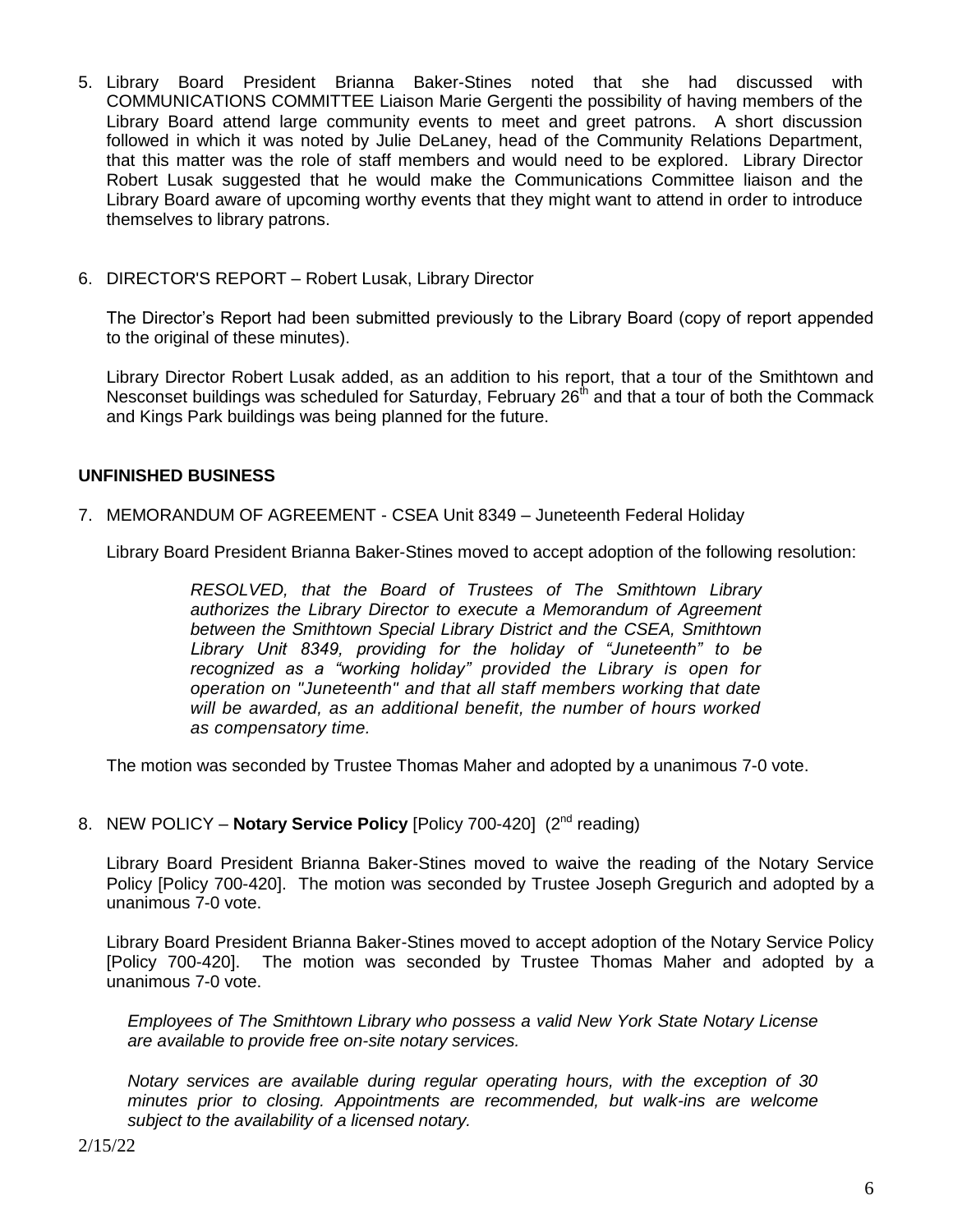- *The Library does not charge for notary services.*
- *Signers must appear at the Library in-person and present a valid, non-expired, driver's license or other government issued photo ID.*
- *Library notaries will not notarize a will, trust, living will, codicil or related documents.*
- *Library notaries will not notarize a marriage certificate or any related documents.*
- *Library notaries will not verify that a document is a true and accurate copy of an existing record or document.*
- *Library notaries will not notarize depositions.*
- *The complete document must be present at time of notarization.*
- *If a document requires an additional witness(es) to a signature, the Library will not provide additional witnesses nor may witnesses be solicited from other library patrons or staff.*
	- o *The signer of the document must provide his/her own witness(es), as required.*
	- o *Witnesses must be able to produce their own identification, as required.*
	- o *Witnesses must be present at time of notarization.*
- *Each patron is limited to 10 notarizations per day. A 'notarization' is defined as both a signature and a corresponding notarial stamp.*
- *Library notaries are not attorneys licensed to practice law and may not provide legal advice.*
- *Documents in a language other than English are not eligible for notarization at the Library.*
- *Library notaries must be able to communicate directly with the signer without the use of a translator.*
- *The Library reserves the right to refuse notary services at its discretion.*

# **PUBLIC COMMENTS**

There were no public comments.

#### **NEW BUSINESS**

# 9. REVISED POLICY - Whistleblower Policy [Policy 500-30] (1<sup>st</sup> reading)

[Note: revisions are noted in underlined bold font; deletions are noted with a strikethrough]

Library Board President Brianna Baker-Stines moved to waive the reading of the Whistleblower Policy [Policy 500--30]. The motion was seconded by Trustee Joseph Gregurich and adopted by a unanimous 7-0 vote.

After review and discussion further revisions were made to the policy. These revisions will be updated and presented to the Board for further review and approval at the March regular board meeting.

#### *Introduction*

*The Smithtown Library Code of Ethics and Conduct requires mandates that Directors, Trustees and employees to observe the highest standards of business and personal ethics in the conduct of their duties and responsibilities. As employees and representatives of the Library, we there shall be a must practice of honesty and integrity in fulfilling our responsibilities and complying with all applicable laws and regulations.*

#### *Reporting Responsibility*

*It is the responsibility of all Directors, Trustees and employees to comply with the Code and to report violations or suspected violations in accordance with this Whistleblower Policy.*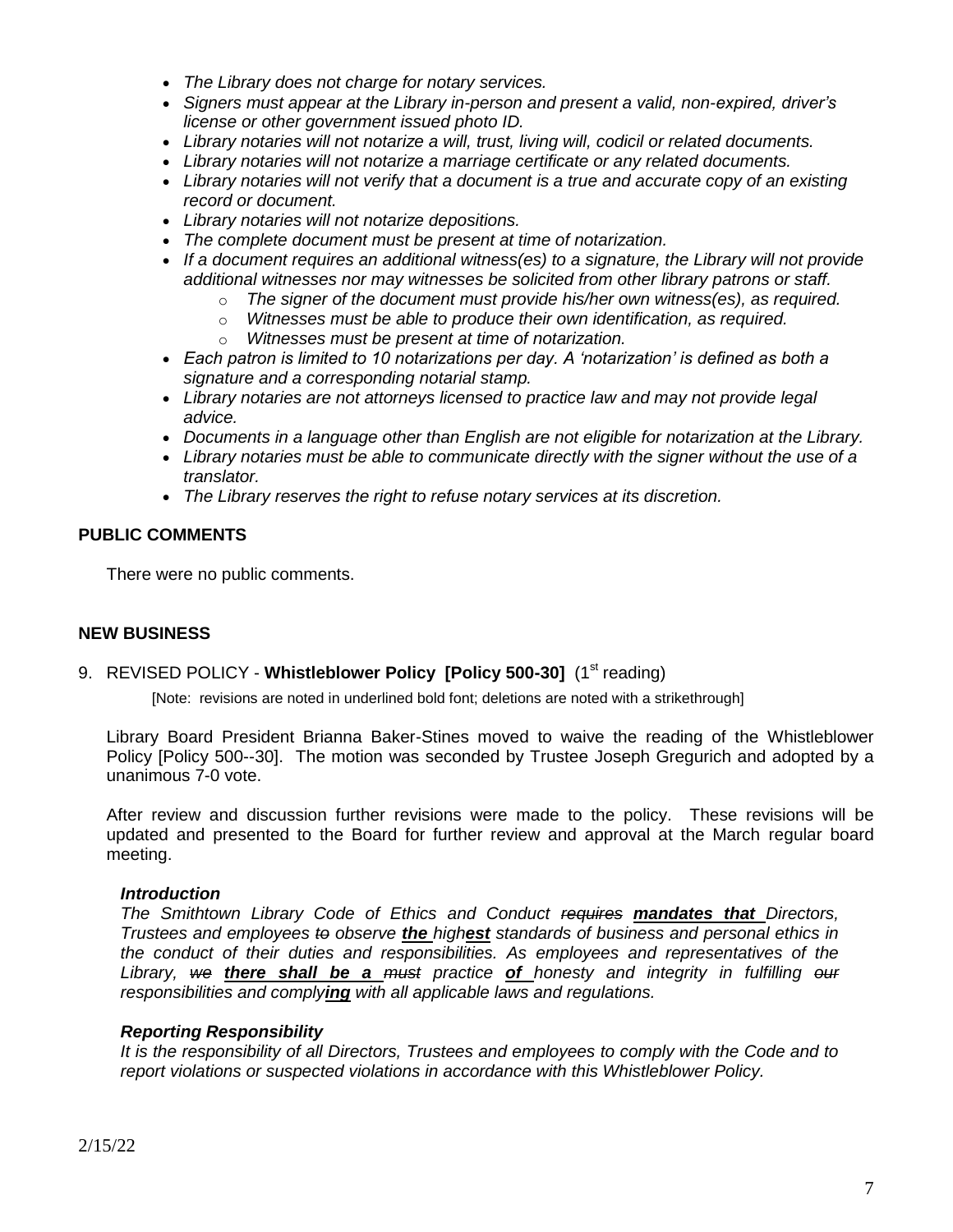### *Retaliation*

*No Director, Trustee, or Employee, Former Employee or Independent Contractor who in good faith reports a violation of the Code shall suffer harassment, retaliation or adverse employment consequence. An employee who retaliates against someone one who has reported a violation in good faith is subject to discipline as dictated by the terms of the Collective Bargaining Agreement and Civil Service Law. This Whistleblower Policy is intended to encourage and enable employees and others to raise serious concerns within the Library prior to seeking resolution outside the Organization.*

#### *Reporting Violations*

*The Code addresses the Library's provides for an open door policy and suggests that employees share their questions, concerns, suggestions or complaints with someone one who can address them properly. In most cases, an employee's supervisor is will be in the best position to address an area of concern. However, if you are an employee is not comfortable speaking with you're his/her supervisor or you are is not satisfied with you're his/her supervisor's response, you are he or she is encouraged to speak with someone in the Administration/Business Office or union representative. Supervisors and managers are required to report suspected violations of the Code of Conduct to the Library Director <i>acting as the Compliance Officer, who has specific and exclusive responsibility to investigate all reported violations. For suspected fraud, or when you are an employee is not satisfied or are is uncomfortable with following observing the Library's open door policy, individuals should contact the Compliance Officer directly.* 

*Such employer notification shall not be required where: (a) there is an imminent and serious danger to public health or safety; (b) the employee reasonably believes that reporting to the supervisor would result in the destruction of evidence or other concealment of the activity, policy or practice; (c) such activity, policy or practice could reasonably be expected to lead to endangering the welfare of a minor; (d) the employee reasonably believes that reporting to the supervisor would result in physical harm to the employee or any other person; or (e) the employee reasonably*  believes that the supervisor is already aware of the activity, policy or practice and will *not/has not corrected such activity, policy or practice.*

# *Compliance Officer*

*The Library's Director is responsible for investigating and resolving all reported complaints and allegations concerning violations of the Code and, at his/her discretion, shall advise the Board of Trustees. The Director is required to report at least annually on compliance activity to the Board of Trustees.* 

#### *Acting in Good Faith*

*Anyone filing a complaint concerning a violation or suspected violation of the Code must be acting in good faith and have reasonable grounds for believing the information disclosed indicates a violation of the Code. Any allegations that prove not to be substantiated and which prove to have been made maliciously or knowingly to be false will be viewed as a serious disciplinary offense warranting discipline up to and including dismissal.*

#### *Confidentiality*

*Violations or suspected violations may be submitted on a confidential basis by the complainant or may be submitted anonymously. Reports of violations or suspected violations will be kept confidential to the extent possible, consistent with the need to conduct an adequate investigation.*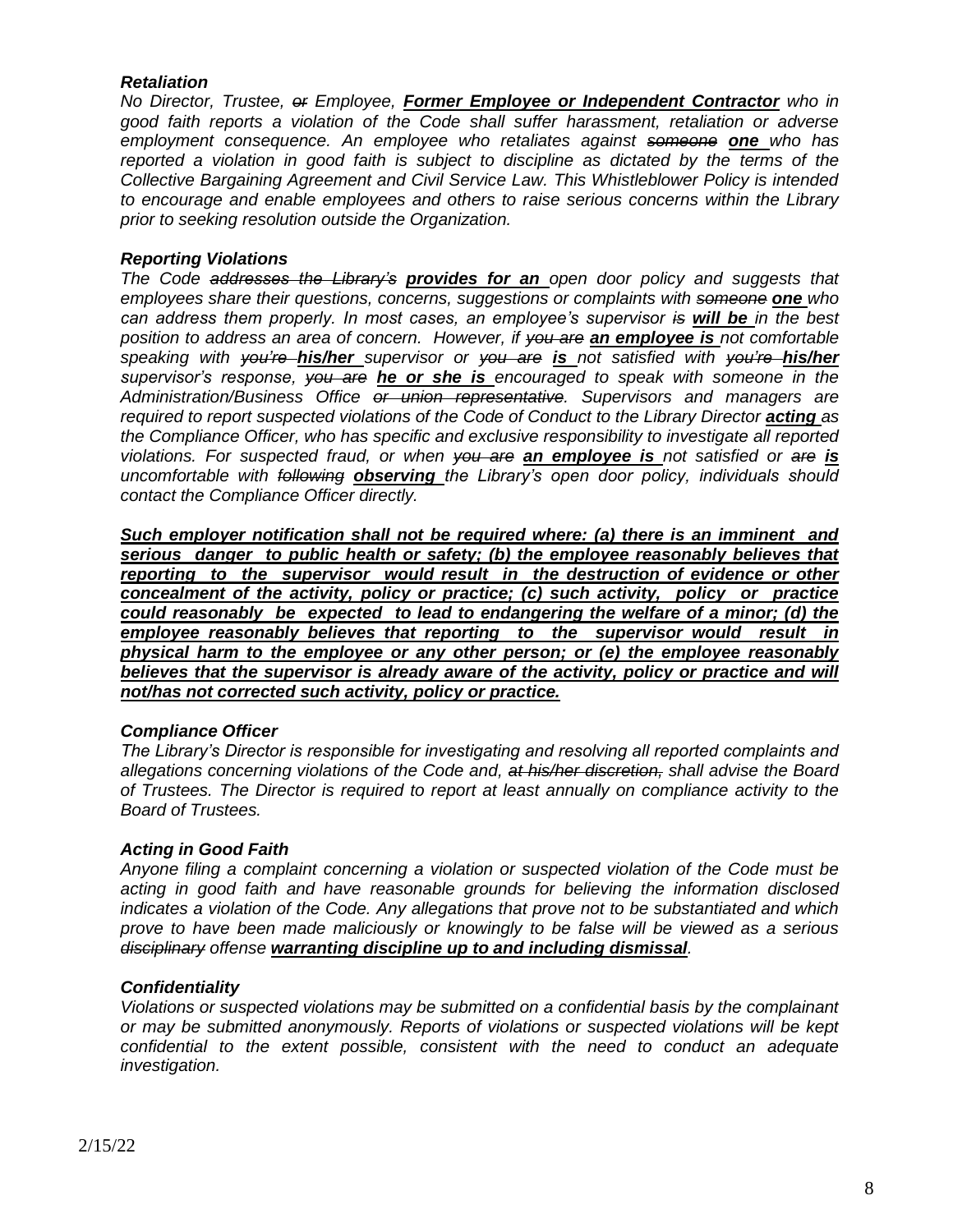### *Handling of Reported Violations*

*The Library Director will notify the sender and acknowledge receipt of the reported violation or suspected violation within five business days. All reports will be promptly investigated and appropriate corrective action will be taken if warranted by the investigation.* 

### 10. REVISED POLICY – CIRCULATION OF MATERIALS [Policy 800-10] (1<sup>st</sup> reading)

[Note: revisions are noted in underlined bold font; deletions are noted with a strikethrough]

Library Board President Brianna Baker-Stines moved to waive the reading of the Circulation of Materials Policy [Policy 800-10]. The motion was seconded by Trustee Marie Gergenti and adopted by a unanimous 7-0 vote. The policy will be reviewed and voted on at the March regular board meeting.

*In order to make library materials available to all library users on an equal basis, The Smithtown Library will set policies for length of loan period, renewals, reserves, and fees. The Library will determine who is eligible to borrow materials and establish procedures for the return or replacement of such materials.*

### *A. LIBRARY CARDS*

- 1. *The Smithtown Library issues a full-access library card without charge to any resident of The Smithtown Library. ; however, a \$1 replacement fee will be charged if the card has been lost or stolen.*
	- *a. The Library reserves the right to stop a patron's Smithtown card if monies are owed by that patron to other libraries within the Suffolk Cooperative Library System.*
- 2. *Proof of residence is required at the time of initial application and renewal. Acceptable forms of proof must include the applicant's name and current address, and must be presented in person. For the purposes of this section, a post office box is not sufficient proof of residency.*
- 3. *Library cards are issued for a period of three (3) years.*
- 4. *Library cardholders are responsible for all materials borrowed with their library cards.*
- 5. *The Smithtown Library issues a full-access library card without charge to nonresidents who:*
	- *a. Are owners of Own a business located in The Smithtown Library. Proof of ownership is required at the time of initial application and renewal.*
	- *b. Own assessable property in The Smithtown Library. Proof of property ownership in the Town of Smithtown is required at the time of initial application and renewal.*
	- *c. Are current employees of The Smithtown Library. Proof of employment with The Smithtown Library is required at the time of initial application and renewal.*
- 6. *Library cards are issued to minors without charge who reside in The Smithtown Library. For the purposes of this section, a minor's residency shall be presumed to be that of his or her parents or legal guardian. Where a minor's parents are divorced the Library will allow each parent that resides within The Smithtown Library to obtain a library card for the child. A parent or legal guardian must be present with their minor child through grade five (5) at the time of initial application.*
- 7. *The Smithtown Library provides Homebound Mail Service to those eligible for Smithtown Special Library District cards who are eligible for National Library Service for the Blind and Physically Handicapped services and/or who meet the criteria of having a permanent or temporary disability that prevents them from leaving their home and do not have a representative who can go to the Library for them. Disabilities may require professional*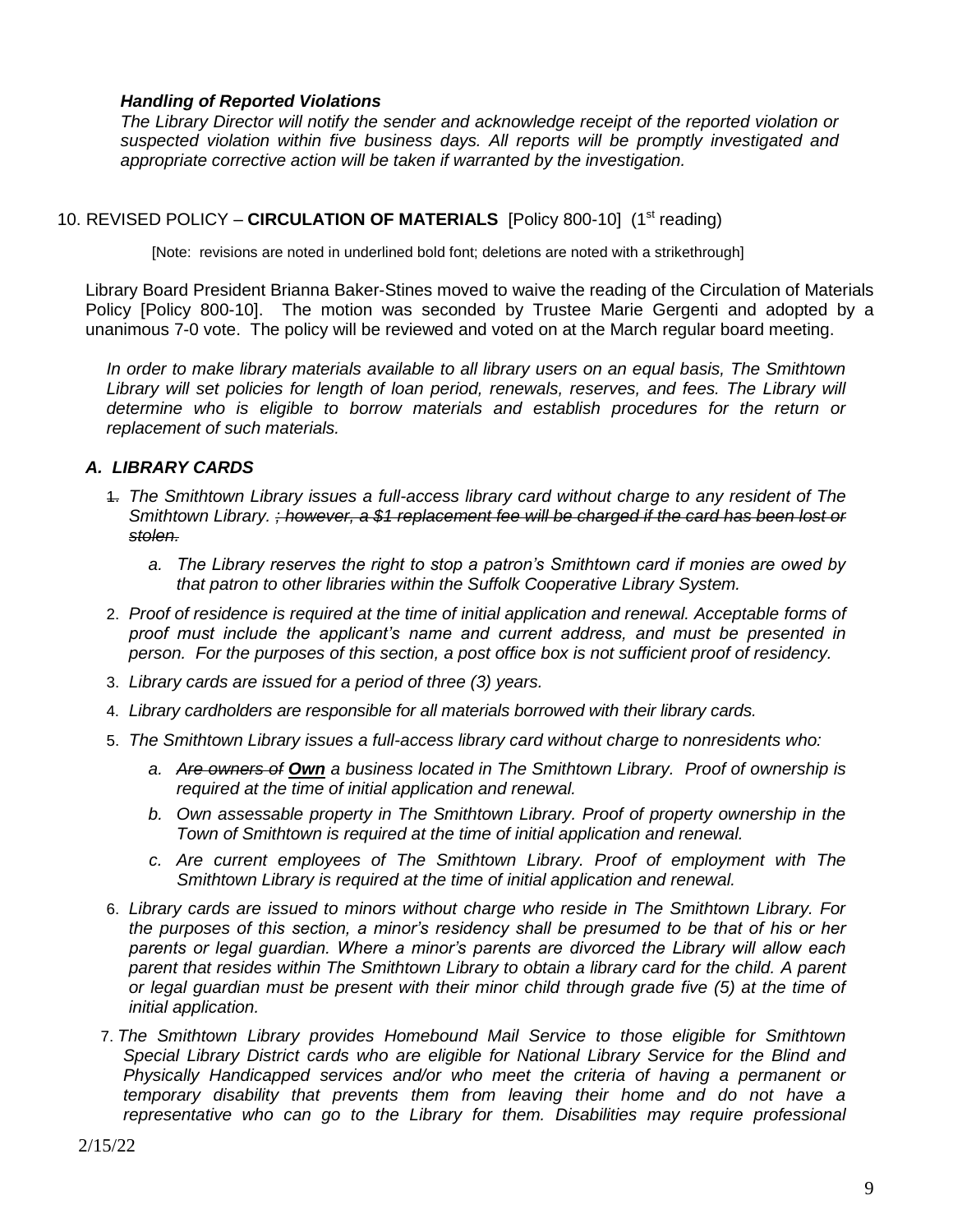*verification. Residents of nursing homes within The Smithtown Library that apply for our Homebound Mail Service can use the nursing home in which they reside as their address. A special application must be filled out to get these services. A library card will be issued to the individual whose name is on the Homebound Mail Service application. That individual will be responsible for all material checked out on that library card.*

- 8. *In order to check-out library material, Smithtown Library cardholders must present either their library card or acceptable identification that includes their name and current address. Students in grades six (6) through twelve (12) that have a Smithtown library card may present their school ID as an acceptable form of identification.*
- 9. *At its sole discretion, the Library may limit the number of items that may be charged out on one library card.*

# *B. CONFIDENTIALITY OF CIRCULATION RECORDS*

- 1. *Pursuant to Section 4509 of New York State Civil Practice and Rules, all circulation records identifying the names of library users with specific materials are confidential and shall not be disclosed except that such records may be disclosed to the extent necessary for the proper operation of the Library and upon request or consent of the library user.*
- 2. *Circulation records shall not be made available to any agency of state, federal, or local government except pursuant to such process, order, or subpoena as may be authorized under the authority of and pursuant to federal, state, or local law.*

# *C. LOAN PERIODS*

- 1. *Fiction and nonfiction books, children's magazines, and audiobooks owned by the Library shall have a loan period of twenty-eight (28) days.*
- 2. *Storytime Kits owned by the Library shall have a loan period of twenty-one (21) days.*
- 3. *New fiction books (300 pages or more in length), new nonfiction books, new large print books, compact disc recordings, DVDs or Blu-Ray discs of television series with multiple episodes that circulate together in one case owned by the Library, mobile hotspots\* (or wireless communication system) and hand held devices\* such as e-readers shall have a loan period of fourteen (14) days.*
- 4. *New fiction (less than 300 pages), automotive repair manuals, study notes, children's holiday books, adult and young adult all magazines (adult, young adult, and children's), test preparation books, and video recordings (excluding those indicated in section C-3) owned by the library shall have a loan period of seven (7) days.*
- 5. *Museum passes\* owned by the Library shall have a loan period of three (3) days.*
- 6. *The "Library of Things" collection owned by the Library shall have a loan period of seven (7) days. A maximum of two (2) "Library of Things" items may be borrowed at one time.*
- 7. *Reference material may not be checked out of the Library.*
- 8. *The Library is not responsible for damages that may occur to equipment in the playing of library audio/visual materials.*
- 9. *At its sole discretion, the Library reserves the right to change the loan periods of materials owned by the Library, or to restrict items to in-house use only.*

*\*Patrons who borrow any item from the "Library of Things" collection, a hand held device hotspots or a museum pass must be 18 years of age or older and sign a borrower's agreement.*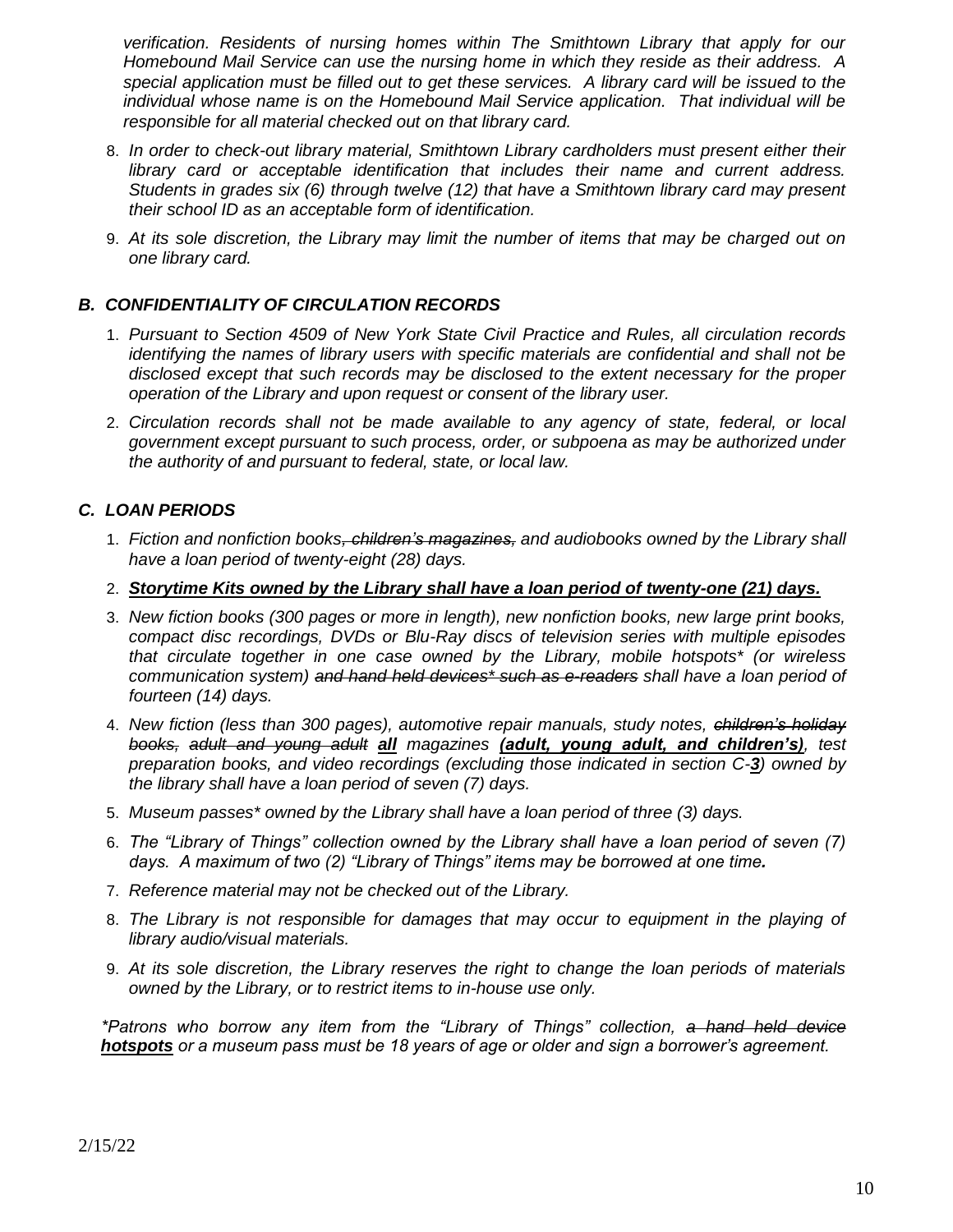# *D. RENEWALS*

- 1. *Circulating materials owned by the Library with loan periods of twenty-eight (28) days may be renewed for up to six (6) additional loan periods of twenty-eight (28) days.*
- 2. *Circulation materials owned by the Library with loan periods of fourteen (14) days may be renewed for up to six (6) additional loan periods of fourteen (14) days.*
- 3. *Circulating materials owned by the Library with loan periods of seven (7) days may be renewed for up to six (6) additional periods of seven (7) days.*
- 4. *Storytime Kits owned by the Library will have one (1) renewal for Smithtown Library card holders. Storytime Kits borrowed by non-residents will have zero (0) renewals.*
- 5. *Museum passes owned by the Library will have zero (0) renewals.*
- 6. *Book Club Kits, Hand held devices such as e-readers and the "Library of Things" collection and museum passes owned by the Library will have zero (0) renewals.*
- 7. *The loan periods of materials borrowed from other libraries are controlled by the policies of the lending libraries.*
- 8. *Materials with holds may not be renewed.*

# *E. HOLDS AND RESERVES*

- 1. *Items which may be placed on hold in the online catalog include new fiction and nonfiction books, automotive repair manuals, study notes, children's holiday books, adult magazines, young adult magazines, children's magazines, test preparation books, mobile hotspots (or wireless communication systems), "Library of Things" items, Storytime Kits, audio recordings, and video recordings.*
- 2. *Reference materials, museum passes and hand held devices such as e-readers cannot be placed on hold.*
- 3. *Museum Passes may be reserved in the Children's Department at the Smithtown building or through the Museum Pass links on the Library's webpage, dates are subject to availability.*

*4. Cardholders shall have a reasonable period of time to claim reserved items after being notified that such items are available.* 

# *F. EXTENDED USE*

- 1. *On the day after the due date indicated on the date due receipt, all library materials shall be considered past due if such materials have not been either renewed or returned.*
- 2. *Cardholders with past due materials shall accrue an extended use charge per item until such materials are either renewed or returned.* 
	- *a. Fiction and nonfiction books, automotive repair manuals, study notes, test books, audio recordings, and children's holiday books owned by the Library shall accrue an extended use fee of 10 cents per day. The maximum fee for such materials shall not exceed \$5.00 per item.*
	- *b. Video recordings and mobile hotspots (or wireless communication system) owned by the Library shall accrue an extended use fee of \$1.00 per day. The maximum fee for such materials shall not exceed \$10.00 per item.*
	- *c. Hand held devices such as e-readers owned by the Library shall accrue an extended use fee of \$5.00 per day. The maximum fee for such materials shall not exceed \$50.00 per item.*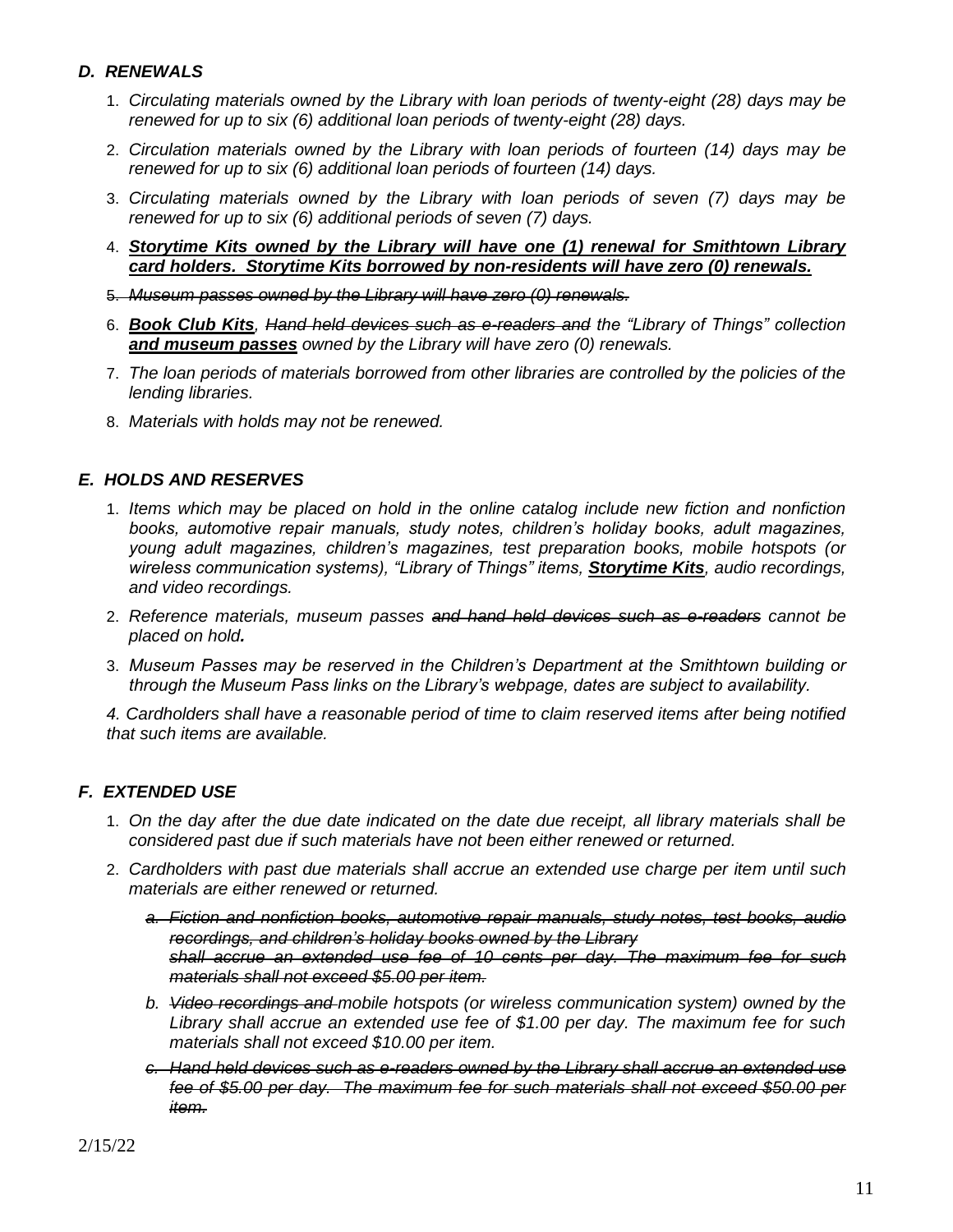- *d. Magazines owned by the Library shall accrue an extended use fee of 10 cents per day. The maximum fee for such materials shall not exceed \$3.00 per item.*
- *e. Museum passes owned by the Library shall accrue an extended use fee of \$20.00 per*  day. The maximum fee for such materials shall not exceed \$200.00 per item. (Must be *returned in person to the Smithtown Building Children's Department.)*
- *f. Book Club Kits and the "Library of Things" collection owned by the Library shall accrue an extended use fee of \$10.00 per day. The maximum fee for such materials shall not exceed \$100.00 per item. (Must be returned in person to the Reference Department at any Smithtown Library building.)*
- *g. All other Library materials shall not accrue extended use fees. However, the replacement cost of past due materials will be billed to the cardholder after 28*  days. If billed material is returned within a reasonable period of time, the bill will *be removed.*
- 3. *At its sole discretion, the Library may ask cardholders with extended use charges to clear all or a portion of all such charges before being allowed to borrow any additional library materials.*
- 4. *The extended use fees of materials borrowed from other libraries are controlled by the policies of the lending libraries.*
- 5. *Items can be returned in person or via the drop box located outside each Smithtown Library building, as well as at any public library in Suffolk County. An item returned in the drop box during hours the Library is closed will be processed the next morning that the Library is open, and will be considered returned as of the previous day that the Library was open.*
	- *a. Drop boxes are maintained as a convenience for the patron, and the patron remains liable for all materials deposited in drop boxes until such items are checked in by library staff. The library cannot guarantee the security of items deposited in drop boxes and will not waive charges on items claimed to have been returned in the drop boxes.*

# *G. DAMAGED AND LOST MATERIALS*

- 1. *Borrowers are liable for all lost and damaged library materials charged checked out on their library cards.*
- 2. *The Library will notify the cardholder of payment due for the replacement of all lost and damaged items.*
- 3. *For the purpose of ISBN integrity and re-processing cost, replacement material for lost or damaged items cannot be accepted in lieu of payment due.*
- 4. *Once payment has been received for lost items, no refunds will be issued by the library for items subsequently found by the cardholder.*
- 5. *Charges for lost or damaged audio visual cases will be charged accordingly.*
	- *a. Audio Books*
		- *Extra Small (1-6 discs) \$ 5.00*
		- *Small (7-12 discs) \$ 7.00*
		- *Medium (13-22 discs) \$ 8.00*
		- *Large (23-44 discs) \$13.00*
	- *b. Blu Ray/DVD \$ 4.00*
	- *c. Music CD \$ 4.00*
	- *d. Plastic Inserts \$ 0.45*

*The library reserves the right to change these fees without notice.*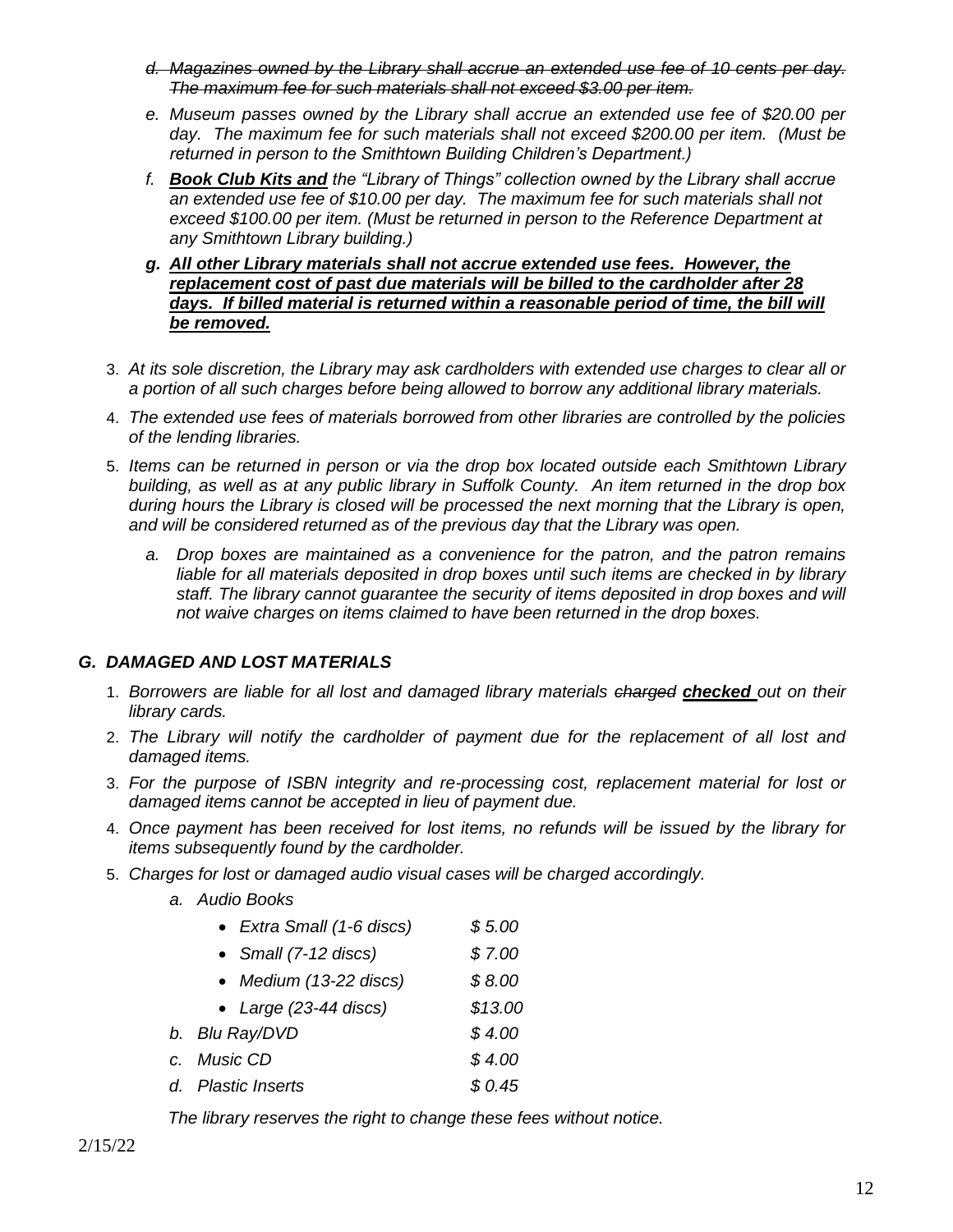6. *Items in the "Library of Things" collection that are damaged or lost will be charged at the value listed in the borrower's agreement.*

# *H. DIRECT ACCESS*

- 1. *For purposes of this section:* 
	- *a. Direct access shall mean the ability of an individual, who resides within the boundaries of the Suffolk Cooperative Library System (SCLS) and who has a valid borrower's card issued by SCLS or any member library in SCLS, to borrow materials for home use directly from the premises of The Smithtown Library.*
	- *b. Non-resident borrower shall mean an individual who resides outside the boundaries of the chartered service area of The Smithtown Library and who is a library cardholder at another SCLS member library or who has a borrower's card issued by SCLS.*
- 2. *Non-resident borrowers are prohibited from borrowing by direct access certain materials and equipment. Such materials shall include but not be limited to:*
	- *a. Materials in heavy local demand.*
	- *b. Handheld devices.*
	- *c. New magazines.*
	- *d. All newspapers.*
	- *e. Mobile Hotspots or other wireless communication system.*
	- *f. Museum passes.*
	- *g. The "Library of Things" collection*
	- *h. Microform material.*
	- *i. Reference material.*
	- *j. Special collections as determined by the Library.*

# *I. NON-RESIDENT INTERLIBRARY LOAN*

- 1. *For purposes of this section:* 
	- *a. Interlibrary loan shall mean the ability of an individual, who resides within the boundaries of the Suffolk Cooperative Library System (SCLS) and who has a valid borrower's card issued by SCLS or any member library in SCLS, to borrow The Smithtown Library's materials indirectly through another library.*
	- *b. Non-resident borrower shall mean an individual who resides outside the boundaries of the chartered service area of The Smithtown Library and who is a library cardholder at another SCLS member library or who has a borrower's card issued by SCLS.*
- 2. *Non-resident borrowers are prohibited from borrowing through interlibrary loan certain materials and equipment. Such materials shall include but not be limited to:*
	- *a. Materials in heavy local demand.*
	- *b. New fiction and nonfiction books less than 4 months old.*
	- *c. New release Digital Video Discs less than 4 months old.*
	- *d. New release Blu-ray Discs less than 4 months old.*
	- *e. New magazines.*
	- *f. All newspapers.*